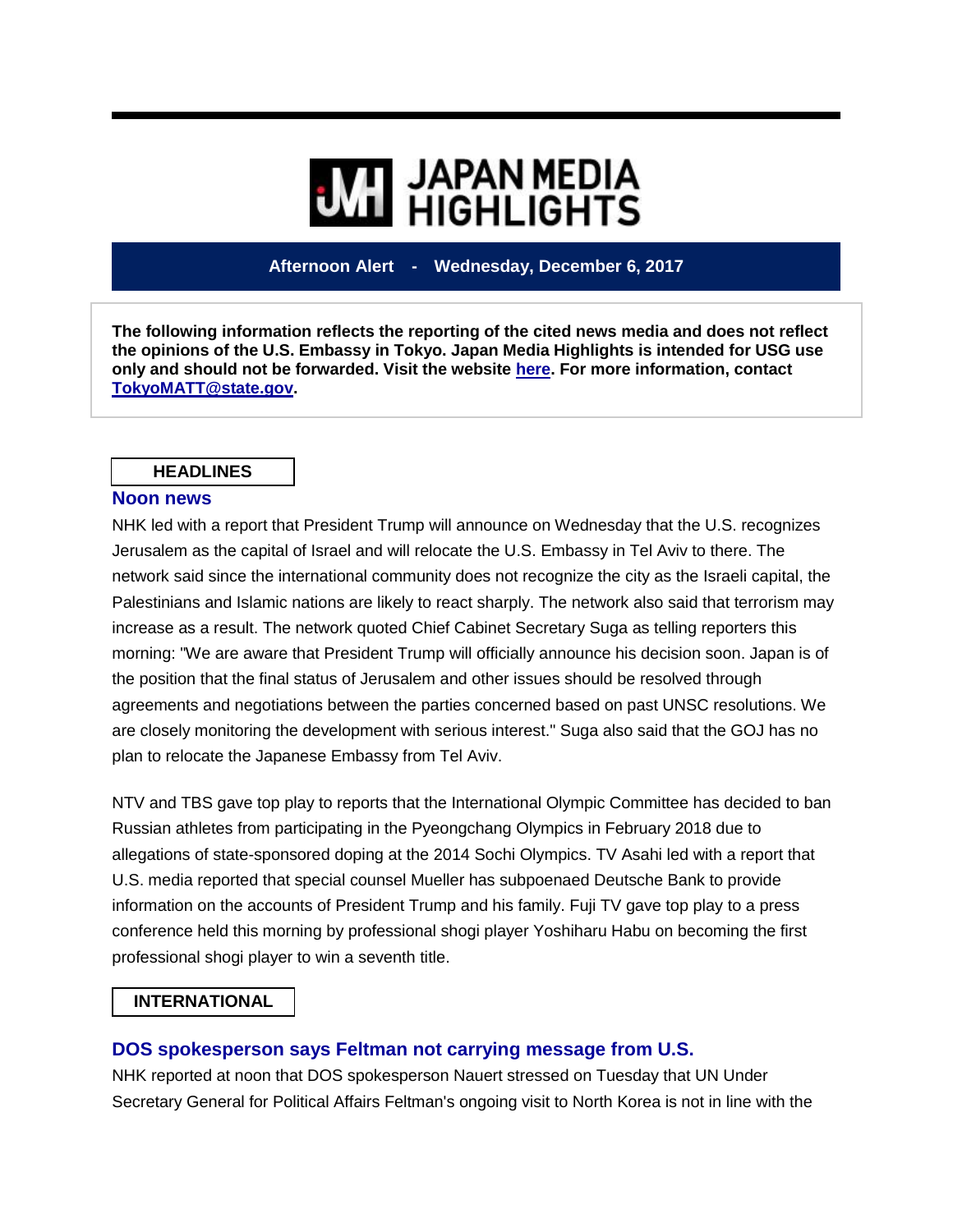Trump administration's policy to increase pressure on the North. She was quoted as telling reporters on Tuesday: "We are certainly aware of his travels.... He's not traveling on behalf of the U.S. government. He's not traveling with any kind of message from the U.S. government." The network said the spokesperson pointed out that there is no sign of North Korea abandoning its nuclear and missile development programs, expressing the view that the U.S. government will wait and see how North Korea will respond to Feltman's visit.

- [Japan throws cold water on U.S.-led dialogue on N. Korea](https://jmh.usembassy.gov/2017120696511/) (Kyodo News)
- [Japan, China strike deal to set up E. China Sea hotline](https://jmh.usembassy.gov/2017120696525/) (Kyodo News)
- [Survey of newspaper editorials on North Korea's launch of new ICBM](https://jmh.usembassy.gov/2017120696492/) (Sankei)
- [Japan offers fresh aid to Madagascar to improve food, water supply](https://jmh.usembassy.gov/2017120696475/) (Kyodo News)
- [Cartoon: DPRK missile tests](https://jmh.usembassy.gov/2017120696504/) (Sankei)

### **ECONOMY**

- [Japan eyes easy consumer access to personal data](https://jmh.usembassy.gov/2017120696479/) (Nikkei Asian Review)
- [Operator submits 30-yr plan to scrap trouble-prone Monju reactor](https://jmh.usembassy.gov/2017120696526/) (Jiji)
- [Mizuho Bank to open office in Dallas](https://jmh.usembassy.gov/2017120696488/) (Nikkei)
- [JAL invests \\$10 mil. in supersonic jet developer Boom](https://jmh.usembassy.gov/2017120696485/) (Kyodo News)
- ["Japan has loopholes" in ivory trading](https://jmh.usembassy.gov/2017120696483/) (Tokyo Shimbun)
- [Gov't to simplify duty-free system for foreign tourists in Japan](https://jmh.usembassy.gov/2017120696480/) (The Mainichi)
- [Cartoon: The tarnished Japan brand](https://jmh.usembassy.gov/2017120696502/) (Kanagawa Shimbun)

### **POLITICS**

- [Prime minister's schedule on Dec. 5, 2017](https://jmh.usembassy.gov/2017120696490/) (Nikkei)
- [Cartoon: Moritomo and Kake scandals](https://jmh.usembassy.gov/2017120696506/) (Akahata)
- [Cabinet and LDP support strong in Western Japan, low in Eastern Japan, trend](https://jmh.usembassy.gov/2017120696543/)  [analysis of Nikkei polls \(Part 1\)](https://jmh.usembassy.gov/2017120696543/) (Nikkei)
- [Japan Diet panel resumes debate on amending Constitution](https://jmh.usembassy.gov/2017120696523/) (Kyodo News)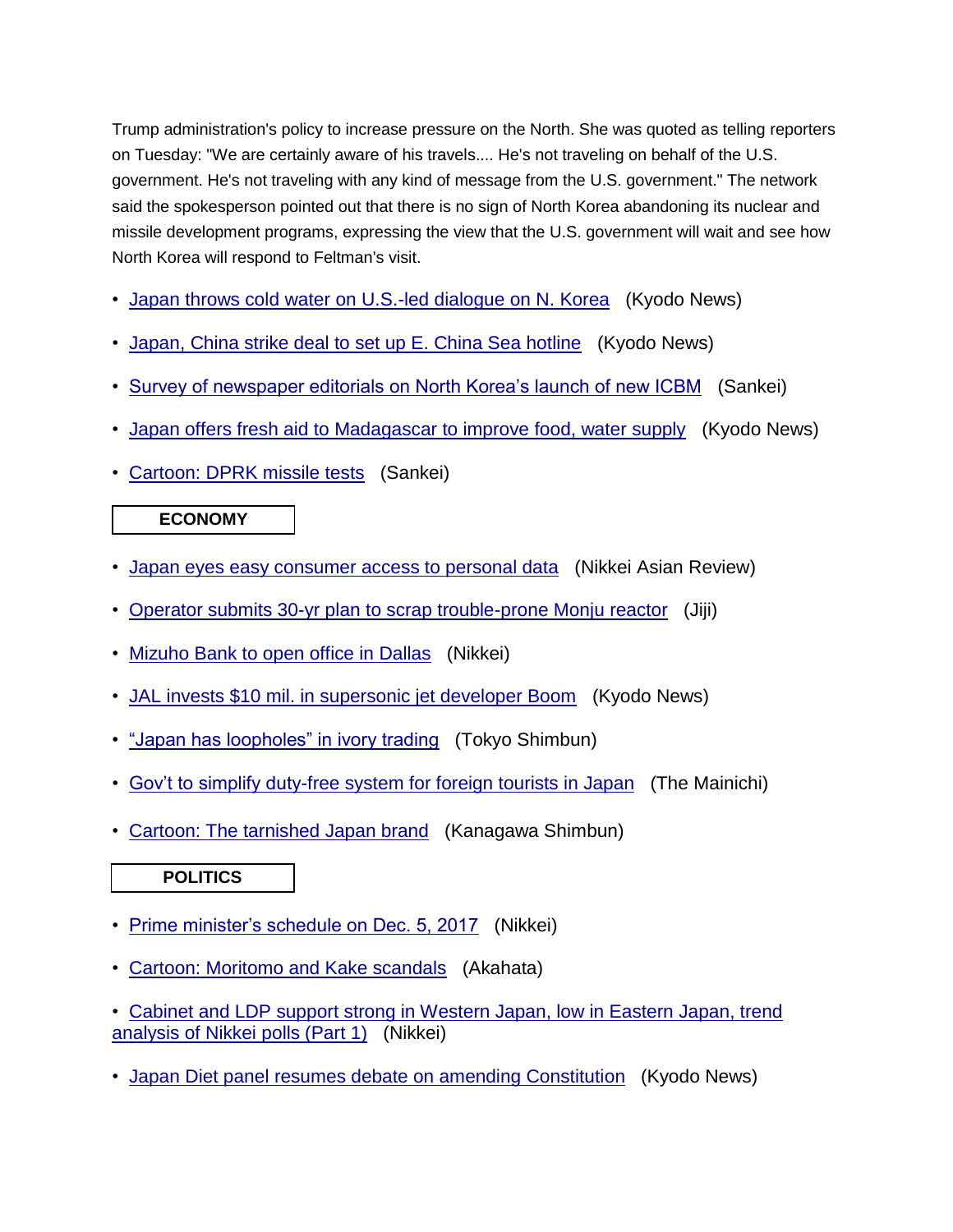• [LDP policy council approves proposed policy package on human resources](https://jmh.usembassy.gov/2017120696514/)  [development](https://jmh.usembassy.gov/2017120696514/) (Yomiuri)

• [Supra-partisan policy forum of Rengo-endorsed Diet members to launch in early](https://jmh.usembassy.gov/2017120696484/)  [2018](https://jmh.usembassy.gov/2017120696484/) (Yomiuri)

# **SCIENCE**

• [Yokohama City University develops way to mass-produce "micro livers" from iPS](https://jmh.usembassy.gov/2017120696498/)  [cells](https://jmh.usembassy.gov/2017120696498/) (Nikkei)

• [New engine could make or break Japan's rocket program](https://jmh.usembassy.gov/2017120696540/) (Nikkei Asian Review)

**SOCIETY** 

# **Shoplifting by Vietnamese students on the rise**

NHK's "Close-up Gendai+" reported that the number of shoplifting incidents involving Vietnamese in Japan is increasing, saying that Vietnamese now commit more crimes than people from any other country in Japan. According to the program, 1,208 Vietnamese nationals were arrested for petty crimes such as shoplifting last year. Most of them are students who are in dire straits because even though they work at night, they are hard pressed to repay the large loans that underwrote their studying in Japan.

- ["Unconscious biases" hinder women's empowerment](https://jmh.usembassy.gov/2017120696513/) (NHK Online)
- [Visa overstayer from China plans lawsuit over being set on fire](https://jmh.usembassy.gov/2017120696470/) (The Asahi Shimbun)
- [Gov't to allow foreign technical interns to work in Japan after passing nursing care](https://jmh.usembassy.gov/2017120696521/)  [exam](https://jmh.usembassy.gov/2017120696521/) (Mainichi, Evening edition)

**SECURITY** 

• [Gov't to seek funds for cruise missile in FY2018 budget](https://jmh.usembassy.gov/2017120696496/) (Sankei)

• [Japan eyes air-to-surface missiles that would put North Korea in range](https://jmh.usembassy.gov/2017120696547/) (Nikkei Asian Review)

• [ICBM may have a range of more than 10,000 km: DM Onodera](https://jmh.usembassy.gov/2017120696494/) (Mainichi)

• [Chinese air force practices bombing Guam to deter U.S. use of force on DPRK:](https://jmh.usembassy.gov/2017120696481/)  [expert](https://jmh.usembassy.gov/2017120696481/) (Shukan Toyo Keizai)

• [Why doesn't Japan release the estimate of damage from a contingency on the Korean](https://jmh.usembassy.gov/2017120696461/)  [Peninsula](https://jmh.usembassy.gov/2017120696461/)? (Tokyo Shimbun)